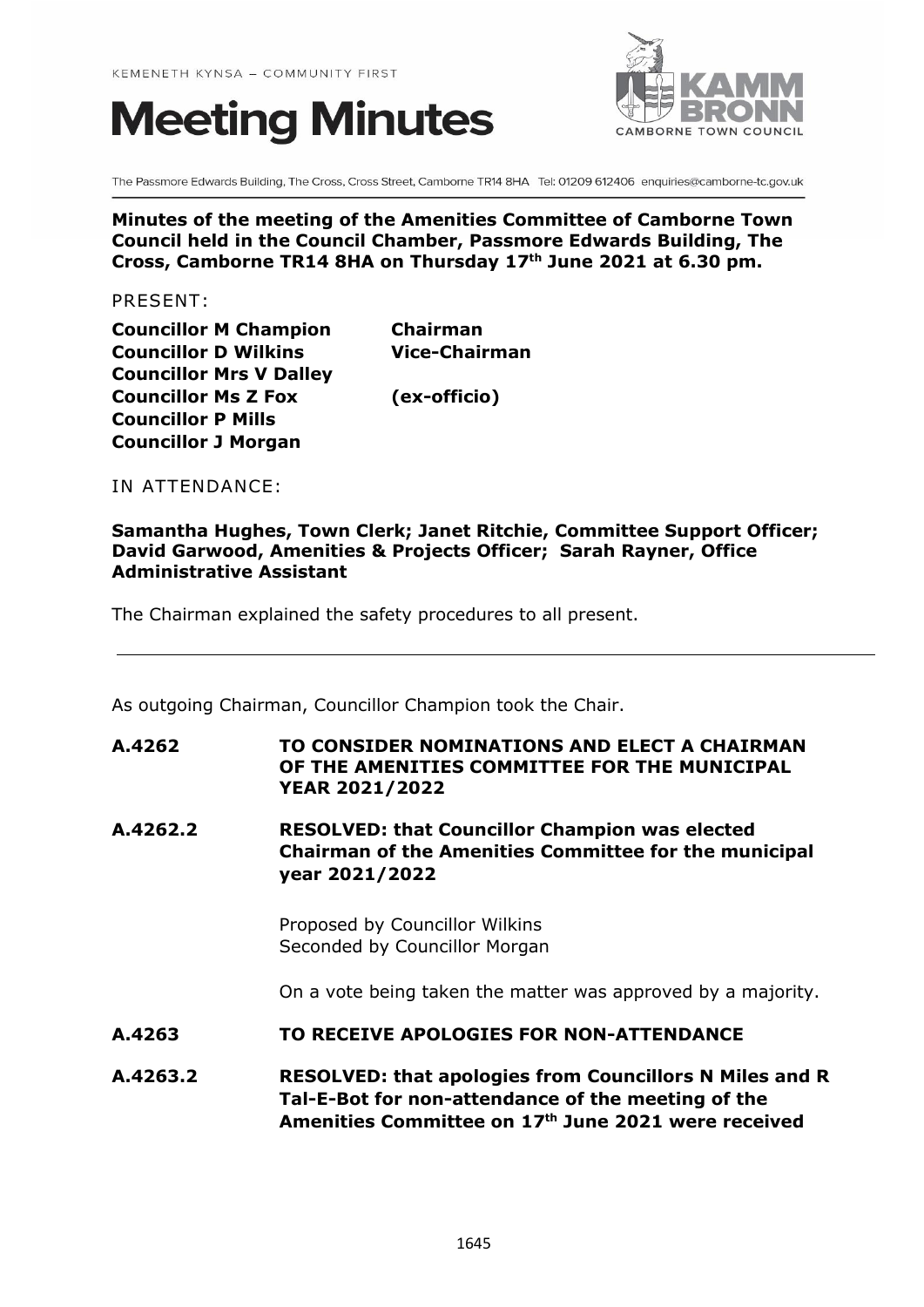Proposed by Councillor Wilkins Seconded by Councillor Mrs Dalley

On a vote being taken the matter was approved by a majority.

## **A.4264 CHAIRMAN'S ANNOUNCEMENTS**

There were no Chairman's announcements.

**A.4265 MEMBERS TO DECLARE DISCLOSABLE PECUNIARY INTERESTS AND NON-REGISTERABLE INTERESTS (INCLUDING THE DETAILS THEREOF) IN RESPECT OF ALL ITEMS ON THIS AGENDA INCLUDING ANY GIFTS OR HOSPITALITY EXCEEDING £25**

There were no declarations of interest.

## **A.4266 TO APPROVE WRITTEN REQUESTS FOR DISPENSATIONS**

There were no dispensation requests.

**A.4267 TO CONSIDER NOMINATIONS AND ELECT A VICE-CHAIRMAN OF THE AMENITIES COMMITTEE FOR THE MUNICIPAL YEAR 2021/2022**

## **A.4267.2 RESOLVED: that Councillor Wilkins was elected Vice-Chairman of the Amenities Committee for the municipal year 2021/2022**

Proposed by Councillor Morgan Seconded by Councillor Mrs Dalley

On a vote being taken the matter was approved unanimously.

**A.4268 TO RECEIVE AND APPROVE THE MINUTES OF THE MEETING OF THE AMENITIES COMMITTEE HELD ON 25 th MARCH 2021 FOR THE CHAIRMAN TO SIGN** 

## **A.4268.2 RESOLVED: that the minutes of the meeting of the Amenities Committee held on 25 th March 2021 were received and approved for signing by the Chairman**

Proposed by Councillor Champion Seconded by Councillor Wilkins

On a vote being taken the matter was approved unanimously of those entitled to vote.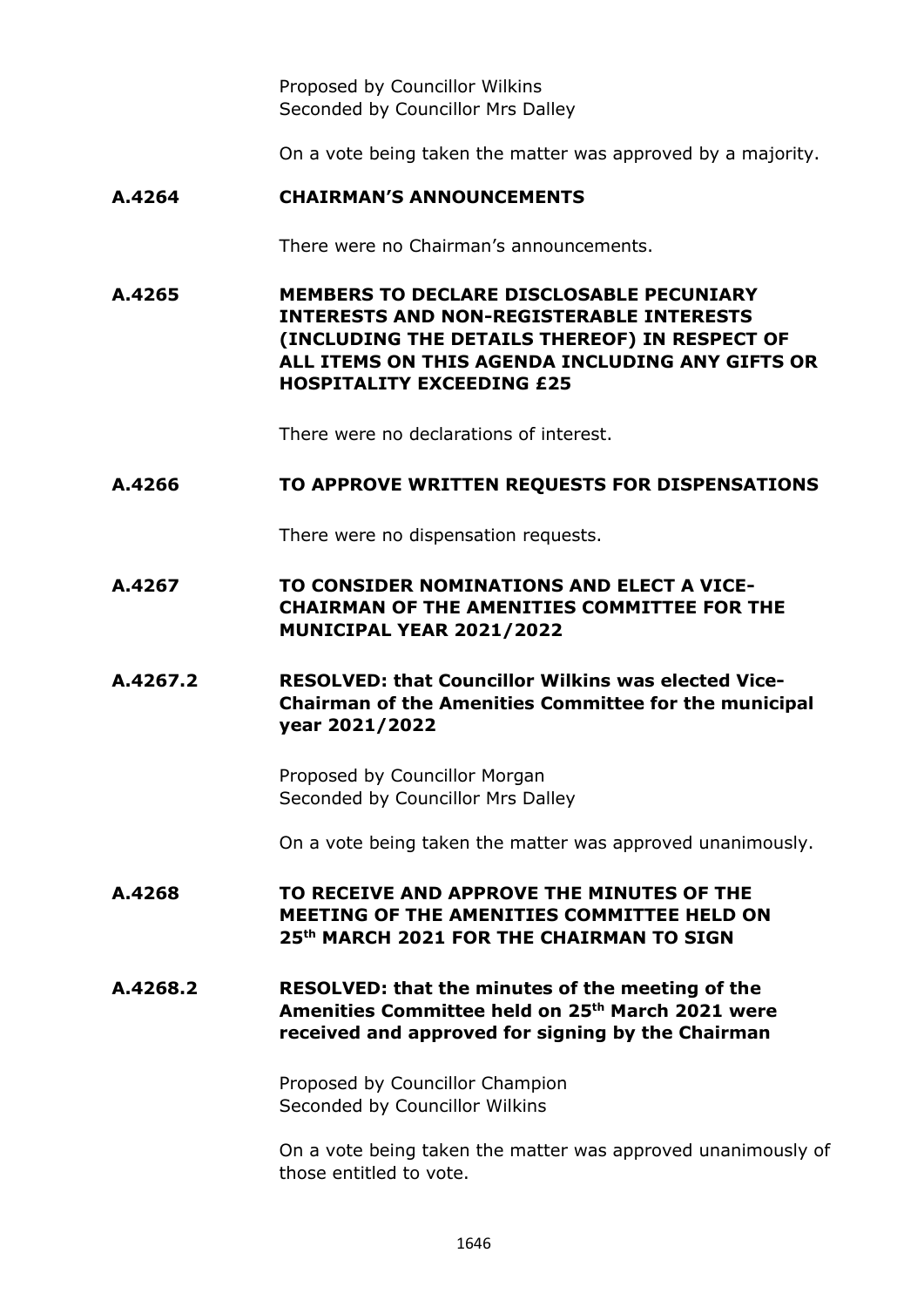# **A.4269 MATTERS ARISING, FOR INFORMATION ONLY, WHERE NOT INCLUDED BELOW**

There were no matters arising.

**A.4270 PUBLIC PARTICIPATION (SUBJECT TO STANDING ORDER 3E MEMBERS OF THE PUBLIC ARE PERMITTED TO MAKE REPRESENTATIONS, ANSWER QUESTIONS AND GIVE EVIDENCE IN RESPECT OF ANY ITEM OF BUSINESS INCLUDED IN THE AGENDA, UP TO A MAXIMUM OF FIFTEEN MINUTES)**

> No members of the public were present or had expressed a wish to speak.

## **A.4271 TO RECEIVE THE CURRENT NET POSITION BY CODE FOR THE AMENITIES REVENUE BUDGET TO END OF APRIL 2021 AND AGREE ACTION**

The Town Clerk informed members that in April, the annual Business Rates and 50% of the Unit 5 loan had been paid.

The Chairman requested an update regarding the Unit 5 loan repayments, which the Town Clerk would provide at the next meeting of this Committee.

# **A.4271.2 RESOLVED: that the current net position by code for the Amenities Revenue Budget to end of April 2021 was received and approved**

Proposed by Councillor Wilkins Seconded by Councillor Mrs Dalley

On a vote being taken the matter was approved unanimously.

## **A.4272 TO RECEIVE AN ANNUAL PLAYGROUND INSPECTION REPORT FROM ROSPA FOR**

- **i) BEACON RECREATION GROUND;**
- **ii) CAMBORNE RECREATION GROUND;**
- **iii) TRESLOTHAN ROAD PARK, TROON**

## **AGREE ACTION AND AUTHORISE EXPENDITURE**

The Amenities and Projects Officer informed members that the reports had highlighted minor items requiring attention and that these had been attended to by the Amenities team.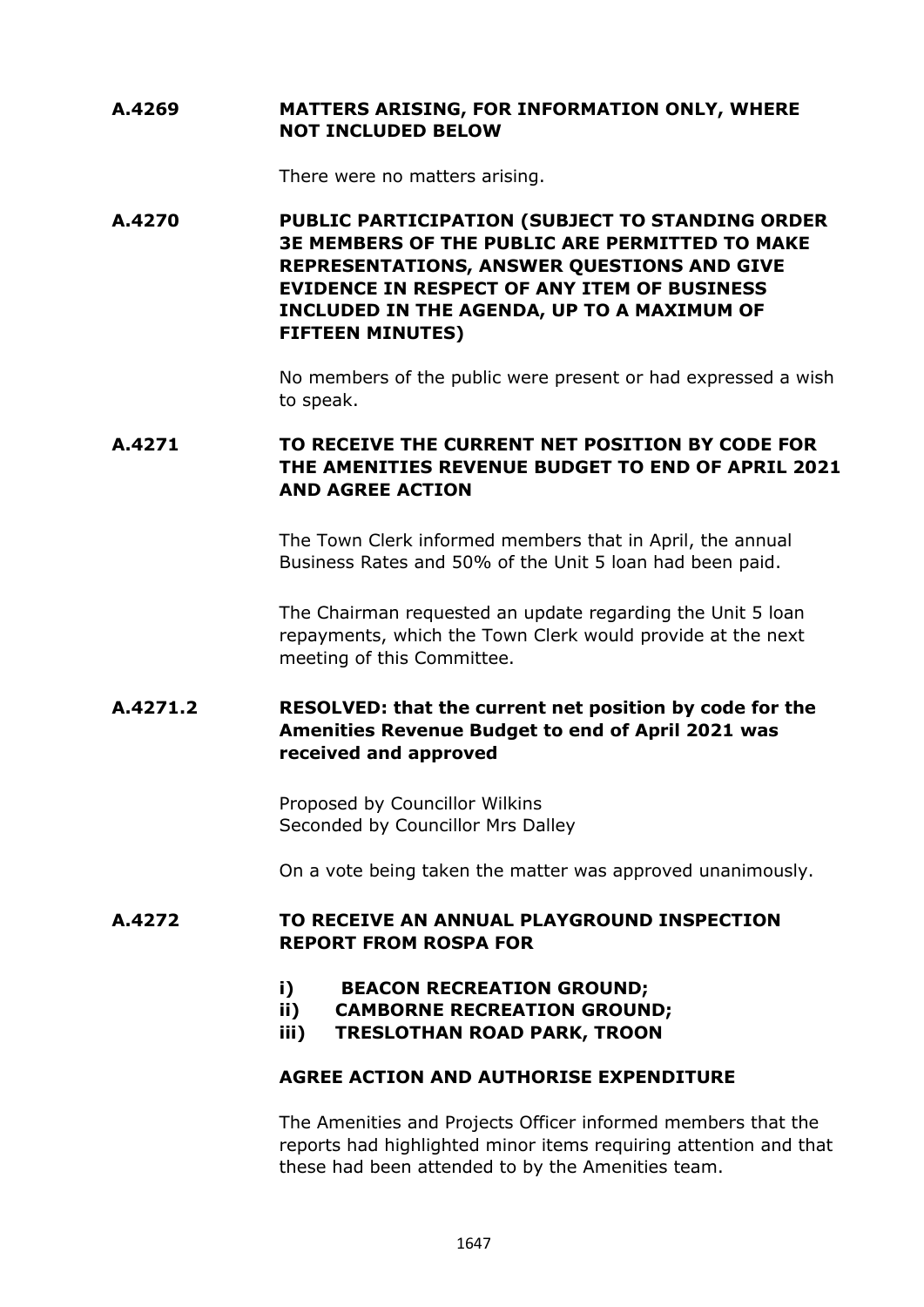# **A.4272.2 RESOLVED: that an Annual Playground Inspection Report from ROSPA for (i) Beacon Recreation Ground; (ii) Camborne Recreation Ground and (iii) Treslothan Road Park, Troon was received**

Proposed by Councillor Morgan Seconded by Councillor Wilkins

On a vote being taken the matter was approved unanimously.

#### **A.4273 TO RECEIVE CORRESPONDENCE FROM MEMBERS OF THE PUBLIC REGARDING PLAY EQUIPMENT AT CAMBORNE RECREATION GROUND, AGREE ACTION AND APPROVE ASSOCIATED EXPENDITURE**

The Amenities and Projects Officer informed members that there had been further consultation with householders in the properties adjacent to Camborne Recreation Ground, to seek opinion on the whistling sound emitted from an item of the new play equipment when it was being used. Much of the feedback had been positive.

Discussion took place and members considered whether the sound effect should be removed from the equipment. It was observed that the initial novelty may have led to some overuse but the play value it provided, particularly to children with learning difficulties, did not justify its removal.

Members noted that the original complainants intended to take legal advice.

#### **A.4273.2 RESOLVED: that correspondence from members of the public regarding the play area at Camborne Recreation Ground was received and noted and that the play equipment was left intact**

Proposed by Councillor Morgan Seconded by Councillor Wilkins

On a vote being taken the matter was approved unanimously.

## **A.4274 TO RECEIVE INFORMATION ABOUT THE "SAFER STREETS FUND", AGREE ACTION AND AUTHORISE EXPENDITURE**

The Town Clerk requested the Council's permission to apply for funding from the Safer Streets Fund if it was eligible.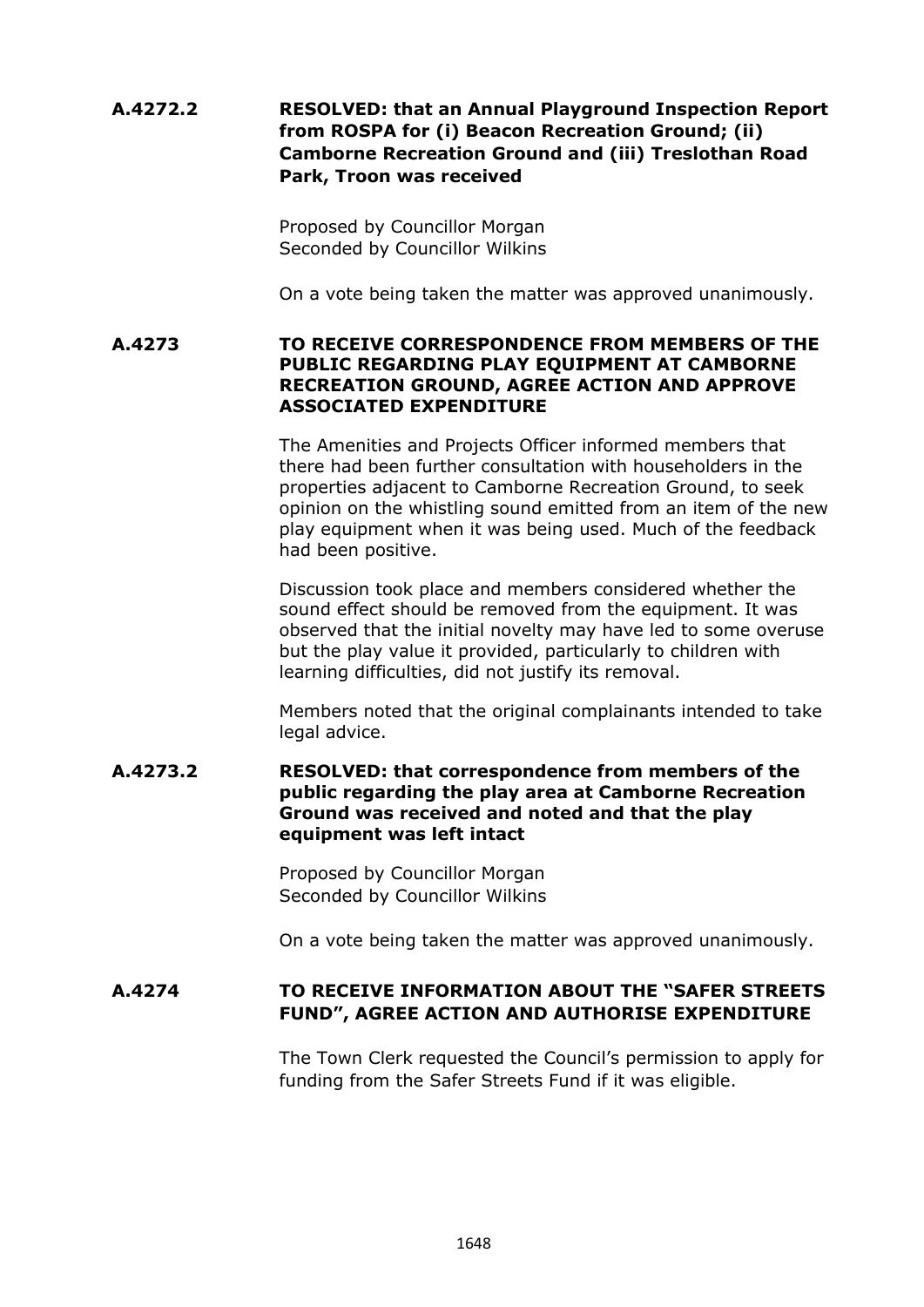# **A.4274.2 RESOLVED: that information regarding the Safer Streets Fund was received and that this Council explored the possibility of applying for a grant from the Safer Streets Fund**

Proposed by Councillor Champion Seconded by Councillor Wilkins

On a vote being taken the matter was approved unanimously.

#### **A.4275 TO APPOINT REPRESENTATIVES TO THE FOLLOWING OUTSIDE BODIES:**

- **i) Camborne Produce Association;**
- **ii) Camborne Produce Market;**
- **iii) Hayle Towans Partnership;**
- **iv) Mineral Tramways Partnership;**
- **v) Plastic Free Coastlines Steering Group;**
- **vi) The Spinney Doorstep Green**

#### **A.4275.2 RESOLVED: that Councillor Mills was the Town Council's appointed representative on the Camborne Produce Association**

Proposed by Councillor Mills Seconded by Councillor Ms Fox

On a vote being taken the matter was approved unanimously.

## **A.4275.3 RESOLVED: that Councillor Wilkins was the Town Council's appointed representative on the Hayle Towans Partnership**

Proposed by Councillor Champion Seconded by Councillor Ms Fox

On a vote being taken the matter was approved unanimously.

## **A.4275.4 RESOLVED: that Councillor Mills was the Town Council's appointed representative on the Plastic Free Coastlines Steering Group**

Proposed by Councillor Ms Fox Seconded by Councillor Champion

On a vote being taken the matter was approved unanimously.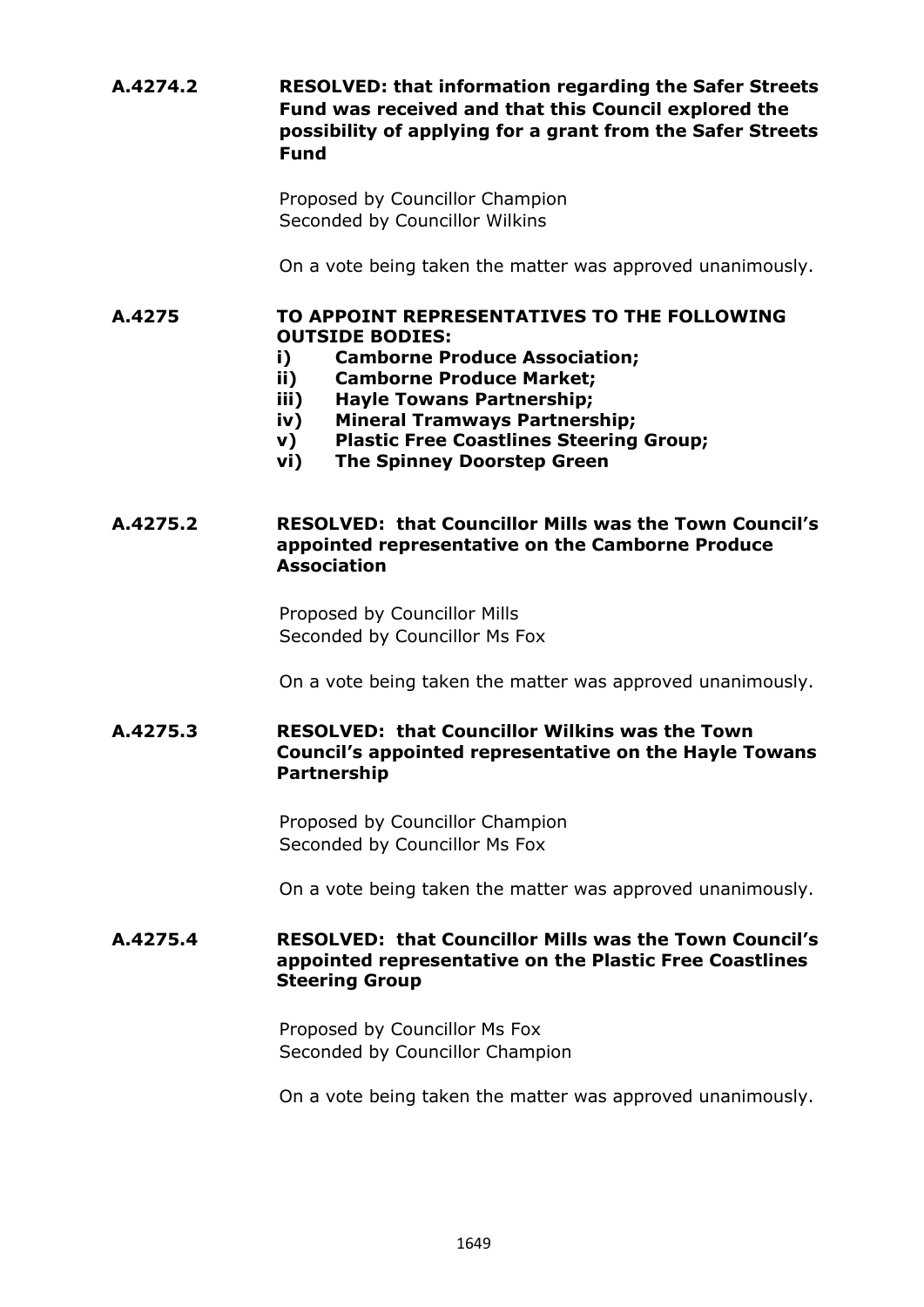## **A.4275.5 RESOLVED: that Councillor Ms Fox was the Town Council's appointed representative on The Spinney Doorstep Green**

Proposed by Councillor Champion Seconded by Councillor Wilkins

On a vote being taken the matter was approved unanimously.

The appointment of Town Council representatives to Camborne Produce Market and The Mineral Tramways Partnership would be brought back to the next meeting of this Committee.

**A.4276 THAT THE COUNCIL RESOLVES UNDER THE 1960 PUBLIC BODIES (ADMISSION TO MEETINGS) ACT, TO EXCLUDE THE PRESS AND PUBLIC DUE TO THE CONFIDENTIAL NATURE OF THE BUSINESS TO BE DISCUSSED**

# **A.4276.2 RESOLVED: that under the 1960 Public Bodies (Admission to Meetings) Act, the press and public were excluded**

Proposed by Councillor Champion Seconded by Councillor Wilkins

On a vote being taken the matter was approved unanimously.

# **A.4277 TO RECEIVE A WRITTEN REPORT AND QUOTATIONS FROM THE AMENITIES AND PROJECTS OFFICER REGARDING THE PURCHASE OF TRAFFIC MANAGEMENT SIGNAGE TO DETER SPEEDING IN THE PARISH, AGREE ACTION AND AUTHORISE EXPENDITURE**

The Amenities and Projects Officer gave a presentation requesting approval to purchase electronic, radar signage which would be used to deter speeding in the parish. CIL funding was available and it was proposed that three units would be purchased, which could be used at multiple locations. The units would require minimal maintenance and would be run off solar power where possible.

Once purchased there will need to be further discussion with Cormac and Cornwall Council regarding locations.

Members considered the proposal and quotations.

## **A.4277.2 RESOLVED: that a written report and quotations from the Amenities and Projects Officer regarding the purchase of**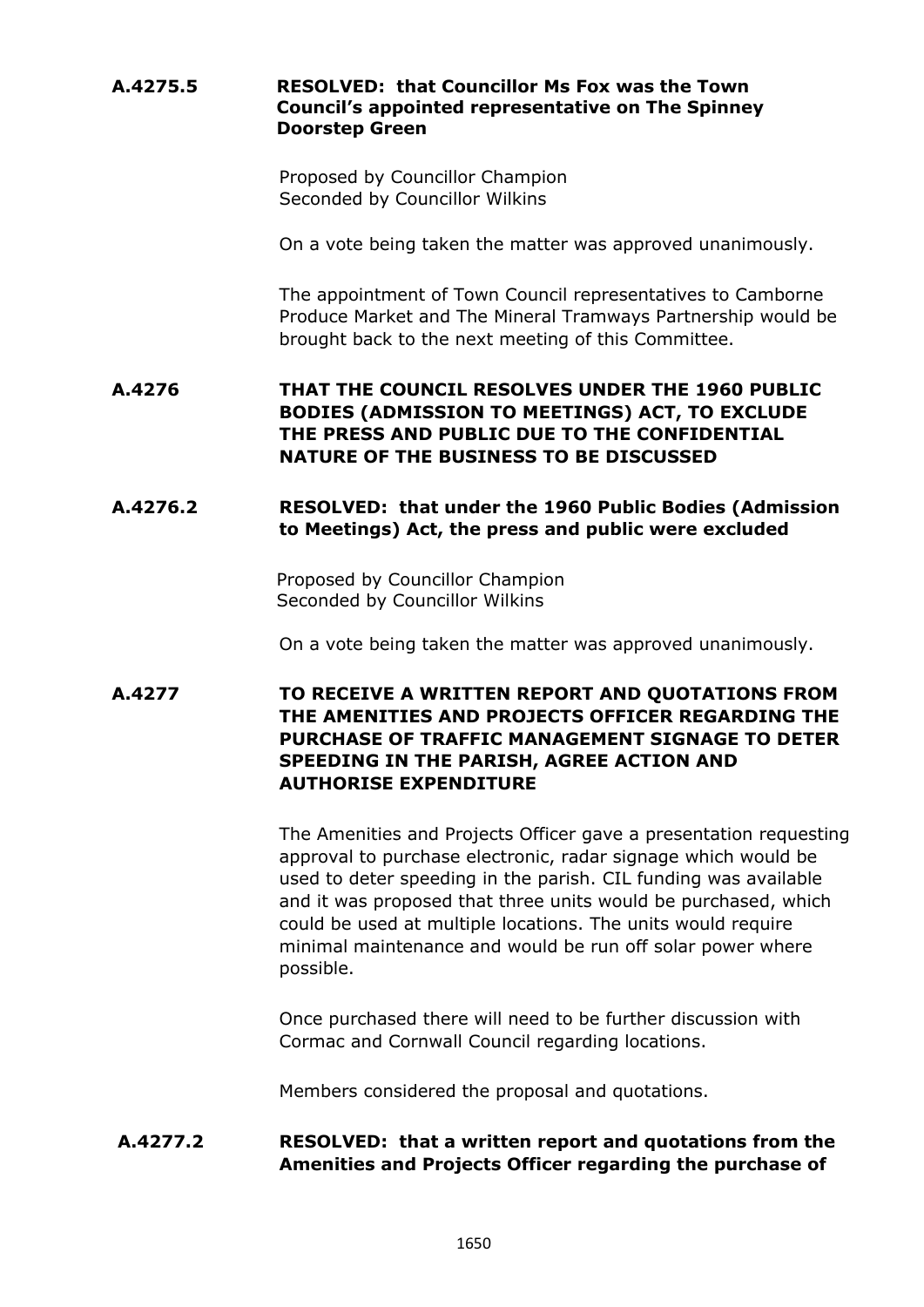**traffic management signage was received and that Evolis were chosen to supply three powered units, one of each type, with expenditure approved from the CIL Earmarked Reserves**

Proposed by Councillor Morgan Seconded by Councillor Wilkins

On a vote being taken the matter was approved unanimously.

**A.4278 TO RECEIVE A WRITTEN REPORT AND QUOTATIONS FROM THE AMENITIES AND PROJECTS OFFICER REGARDING ADDITIONAL TOILET PROVISION AT CAMBORNE RECREATION GROUND, AGREE ACTION AND AUTHORISE EXPENDITURE**

> The Amenities and Projects Officer gave a presentation requesting approval and funding to convert part of the toilet block at Camborne Recreation Ground into a further three cubicles and allowing a dedicated toilet to be designated for disabled use. Since its refurbishment, the park was being used more and it would be appropriate to provide additional toilet facilities.

Members considered the proposal and quotations.

## **A.4278.2 RESOLVED: that a written report and quotations from the Amenities and Projects Officer regarding additional toilet provision at Camborne Recreation Ground was received**

Proposed by Councillor Champion Seconded by Councillor Wilkins

On a vote being taken the matter was approved unanimously.

**A.4278.3 RESOLVED: that Regan Builders were chosen to convert the existing toilet block at Camborne Recreation Ground into additional publicly accessible toilets, pending receipt of satisfactory details of the specification, and that expenditure of up to £20,000 was approved, funded from the Green Spaces Earmarked Reserves** 

> Proposed by Councillor Wilkins Seconded by Councillor Mrs Dalley

On a vote being taken the matter was approved unanimously.

#### **A.4279 TO RECEIVE A WRITTEN REPORT AND QUOTATIONS FROM THE AMENITIES AND PROJECTS OFFICER REGARDING THE**